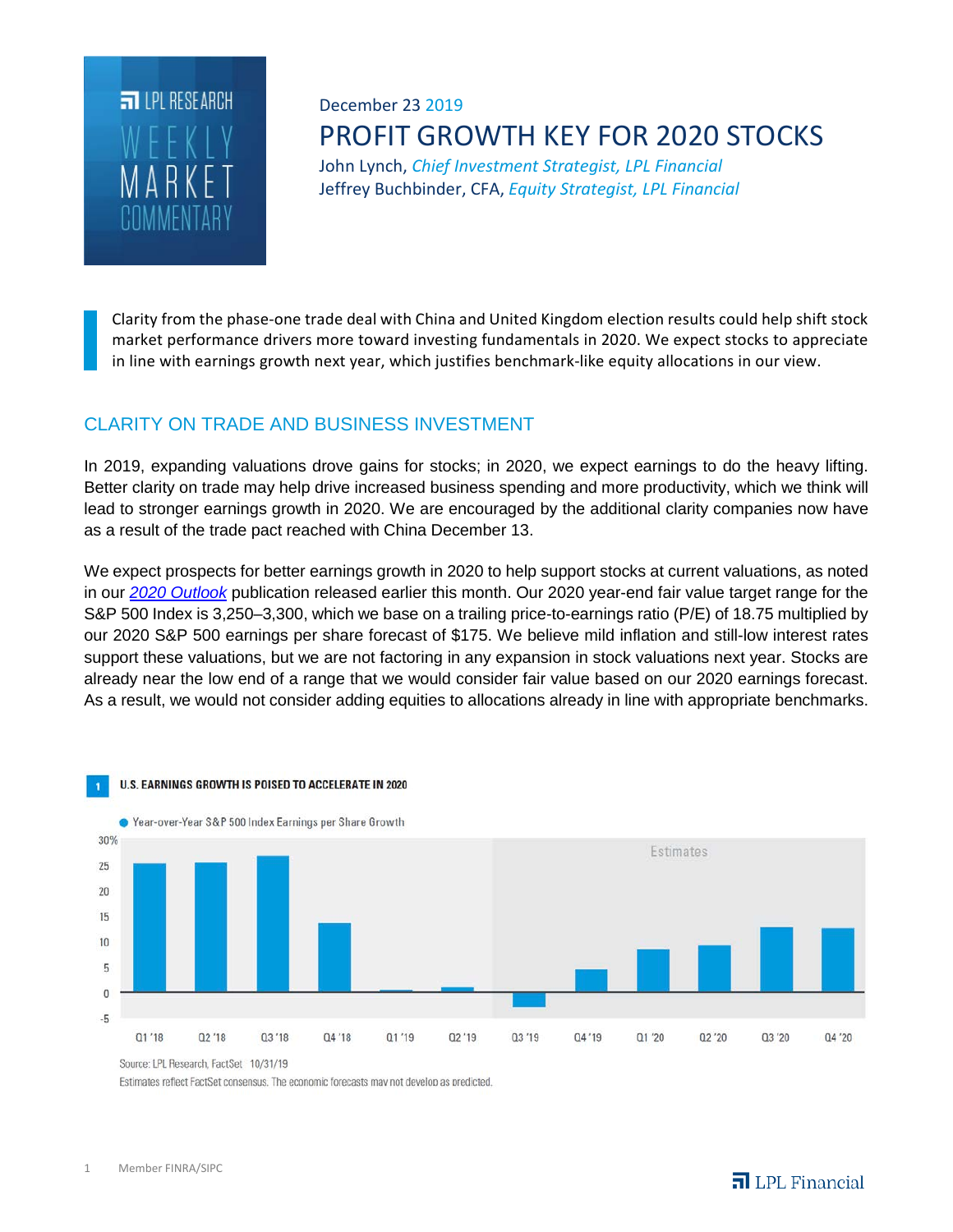### EARNINGS ARE KEY TO ADDITIONAL UPSIDE IN 2020

Corporate earnings growth has slowed considerably in 2019, as shown in **[FIGURE 1]**. The impact of the 2018 tax cuts created a difficult year-over-year comparison, global economic growth slowed, and tariffs and trade uncertainty weighed.

In 2020, we believe a pickup in earnings growth will be the biggest key to potentially pushing stocks beyond our fair value range, which is now only 3–4% away from December 20's closing price. Aided by the recent trade truce with China, U.S. economic growth in 2020 may exceed our 1.75% forecast. Assuming the U.S.- China trade truce holds, we would anticipate better economic growth and stronger revenue and earnings growth for corporate America.

Improved clarity on trade makes forecasting economic growth and earnings for 2020 a bit easier, but the geopolitical environment still presents challenges. China trade tensions could flare up again as the countries work on a tougher "phase two" deal covering more contentious issues. The United Kingdom's exit from the European Union (Brexit) may not be smooth, despite the convincing election win for Boris Johnson's Conservative Party.

Our earnings estimate for 2020, which represents a mid-single-digit increase from our 2019 estimate, had already assumed some progress on trade. If we see a pickup in capital spending and improved productivity as a result of reduced tariff barriers and less trade uncertainty, we could potentially see some upside to that \$175 number.

### EQUITY ASSET ALLOCATION

Geographically, the United States and emerging markets still stand out to us as relatively more attractive investment opportunities than developed international markets, based in large part on relatively stronger outlooks for economic growth and corporate profits.

**Emerging Markets.** Earnings for the MSCI Emerging Markets Index are expected to rebound solidly in 2020, with the consensus estimate (FactSet) calling for a 14% increase. That pace is nearly triple the forecast for Japan (5%) and ahead of Europe (9%) and the United States (10%). A possible double-digit increase in emerging markets' earnings could be attractive to global investors, which may be a more likely scenario following the China trade deal. Disappointing earnings growth in these regions in recent years remains a concern, but we still believe a modest allocation to emerging markets equity makes sense in appropriate strategies. We are encouraged by the recent uptick in emerging markets' earnings estimates and evidence of stabilizing global economic growth.

**Developed International.** Our concerns about global policies, economic growth, and interest rates drive our cautious outlook for developed international equities. Despite relatively attractive valuations, we see a number of challenges in developed markets that leads us to maintain our tactical underweight to the asset class. With the impact of any further monetary policy support likely to be muted, a coordinated move toward pro-growth fiscal policy would be needed for us to become more bullish on these regions. As a result, we would recommend that tactical investors consider focusing the majority of their equities allocations here at home.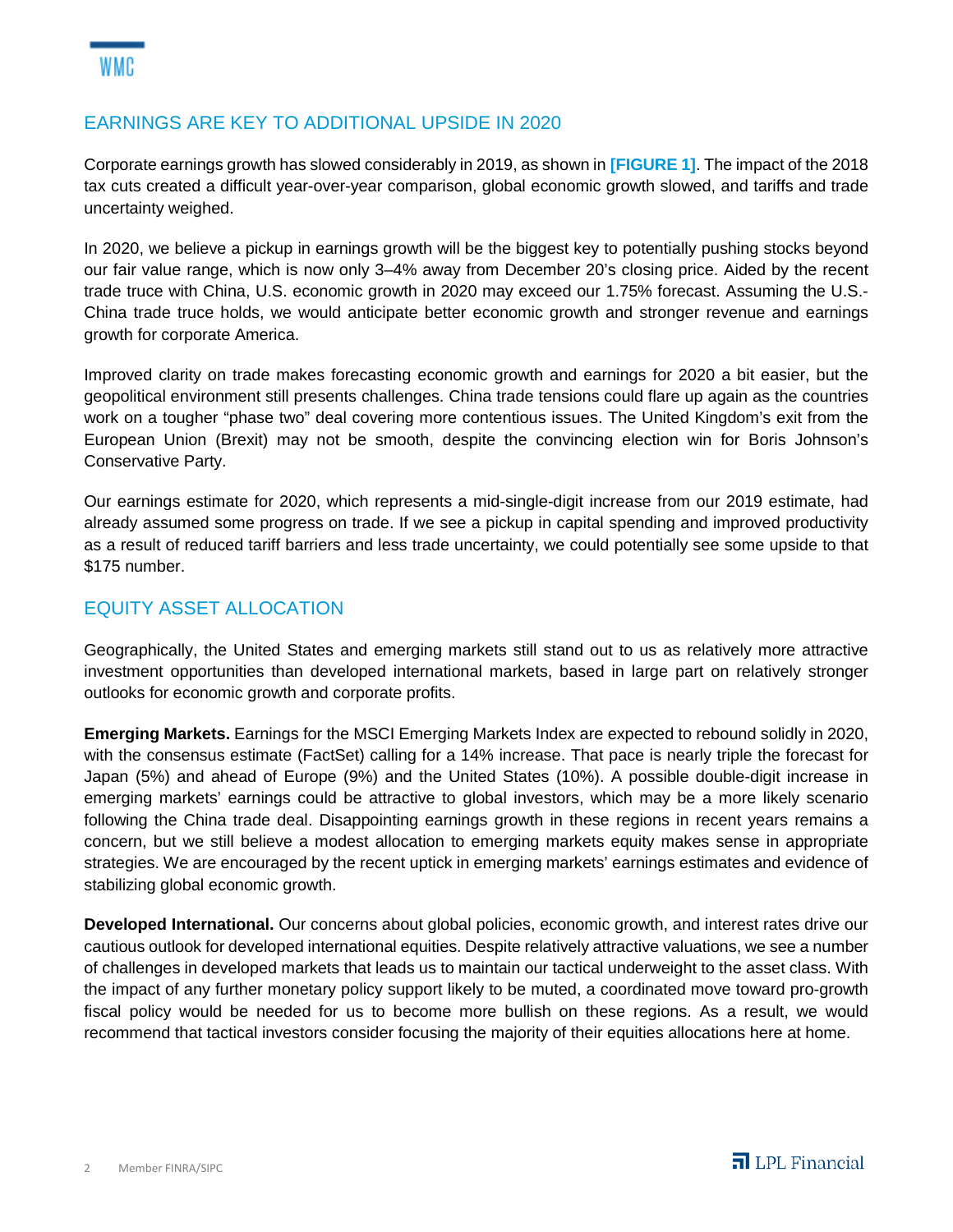

**Equity Positioning.** Within U.S. equities allocations, we recommend a balance of the growth and value styles, with an emphasis on large cap stocks over their small cap counterparts as the business cycle moves into its latter stages.

We continue to prefer cyclical sectors as the U.S. economic expansion continues, and technology still leads this bull market. We expect industrials to benefit from a potential pickup in capital spending due to ebbing trade tensions. The challenging interest-rate environment prevents us from a more positive view of the financials sector for now, though we are encouraged by the recent steepening (un-inversion) of the yield curve, as long-term U.S. Treasury yields have risen faster than short-term Treasury yields in recent months. Finally, we are watching the healthcare sector for a potential upgrade due to the possibility that sector valuations reflect an overly pessimistic post-election policy environment.

## WEEKLY MARKET PERFORMANCE REPORT

Please see our new *Weekly Market Performance* report with insights on major asset classes.